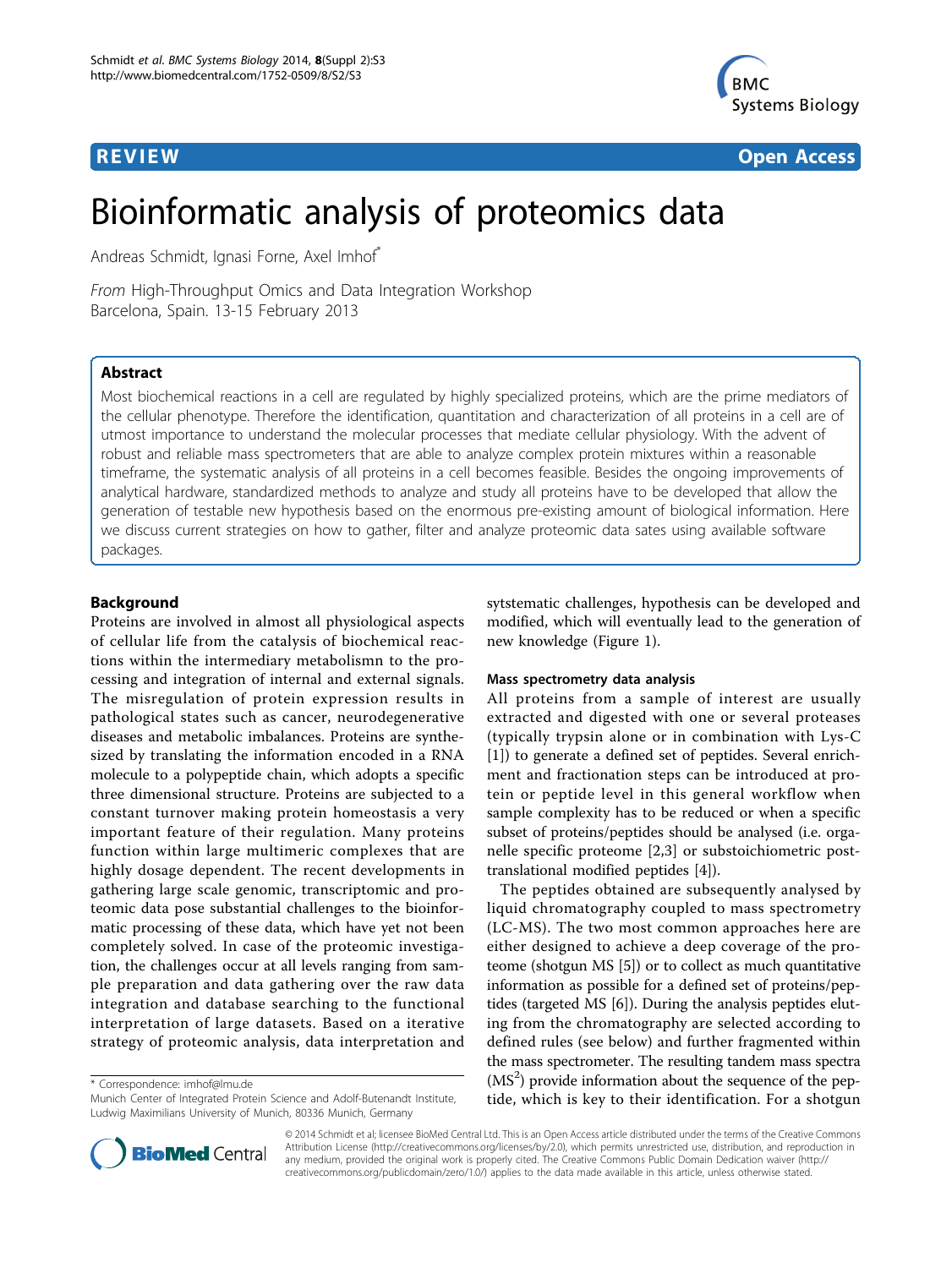<span id="page-1-0"></span>

approach, no prior knowledge of the peptides present in the sample is required to define peptide selection criteria during the LC-MS analysis. Therefore, the peptides eluting from the chromatographic column are identified in a datadependent mode [[7](#page-4-0)], where continuously the N most abundant peptides at a given retention time are selected for fragmentation and their masses excluded for further selection during a defined time. By using this dynamic exclusion [\[8\]](#page-4-0), less abundant peptides are also selected for fragmentation.

The data can be displayed as a 3-D map with the mass-to-charge ratios  $(m/z)$ , retention times  $(RT)$  and intensities for the observed peptides as axis, together with fragmentation spectra  $(MS<sup>2</sup>)$  for those peptides that were selected during any of the data dependent cycles. The intensity of a certain peptide m/z can be plotted along the RT to obtain the corresponding chromatographic peak. The area under this curve (AUC) can be employed to quantify the corresponding peptide. On the other hand, the peptide identification is achieved through its fragmentation spectrum.

The large number of  $MS<sup>2</sup>$  spectra generated by the last generations of mass spectrometers requires automated search engines capable of identifying and quantifying the analysed peptides. It is not the aim of this review to detail the existing algorithms (see [\[9](#page-4-0)] for this purpose), but to give a general idea how they work and which kind of data should be expected from them. Briefly, search algorithms aim to explain a recorded  $MS<sup>2</sup>$ spectrum by a peptide sequence from a pre-defined database, returning a list of peptide sequences that fit to the experimental data with a certain probability score or false discovery rate (FDR). The databases are normally protein databases translated from genomic data [[10\]](#page-4-0), although other strategies like spectral libraries [[11\]](#page-4-0) or mRNA databases [[12\]](#page-4-0) have been successfully applied. A final step is then required to assemble the identified peptides into proteins, which can be challenging, in particular when dealing with redundant peptides or alternatively spliced proteins [[13\]](#page-4-0). In any of these cases, several strategies have been described to reduce the false discovery rate of such matching approaches both at peptide identification and protein assembling level [\[14\]](#page-5-0).

This general shotgun/discovery approach leads to the identification of thousands of proteins with a dynamic range of  $10^4$ -10<sup>5</sup> [\[15\]](#page-5-0) within a complete cellular lysate. However, this method presents still two main drawbacks: sensitivity and reproducibility. Normally, complete coverage of proteins and complexes involved in the same signaling pathway or belonging to the same functional family is not achieved. Additionally, reproducibility in protein identification among replicates can vary between 30 and 60% [[16,17\]](#page-5-0). These limitations have been successfully addressed by the so-called targeted proteomics [\[6](#page-4-0)]. This approach is based on a general method called selected reaction monitoring (SRM), where predefined peptides at scheduled RT are selected and fragmented, and two or three fragments monitored. Due to the increased scan speed and mass window selectivity of the current mass analyzers, SRM can be simultaneously performed on multiple analytes. This capability lead to the multiplexing of SRMs in a method called multiple reaction monitoring (MRM). The multiplexing capability have been used to quantify several hundreds of proteins in a broad dynamic range, down to proteins present at very low copy number in the cell (~50 copies/cell) in the background of the whole range of protein concentration in eukaryotic cells [[18](#page-5-0),[19](#page-5-0)].

The AUC of the monitored fragments can then be used for quantification. By spiking the peptide mixture with isotopically labelled standard peptides, such targeted approaches can also be used to determine absolute rather than relative quantitation levels of proteins [[20\]](#page-5-0) or posttranslational modifications [[21\]](#page-5-0). However, as previous knowledge about the proteins is required, such targeted approaches are usually performed in combination or subsequent to a shotgun approach. Similarly to the genomic data, shot gun proteomic studies can also be uploaded to dedicated proteome repositories [[22\]](#page-5-0), which can also be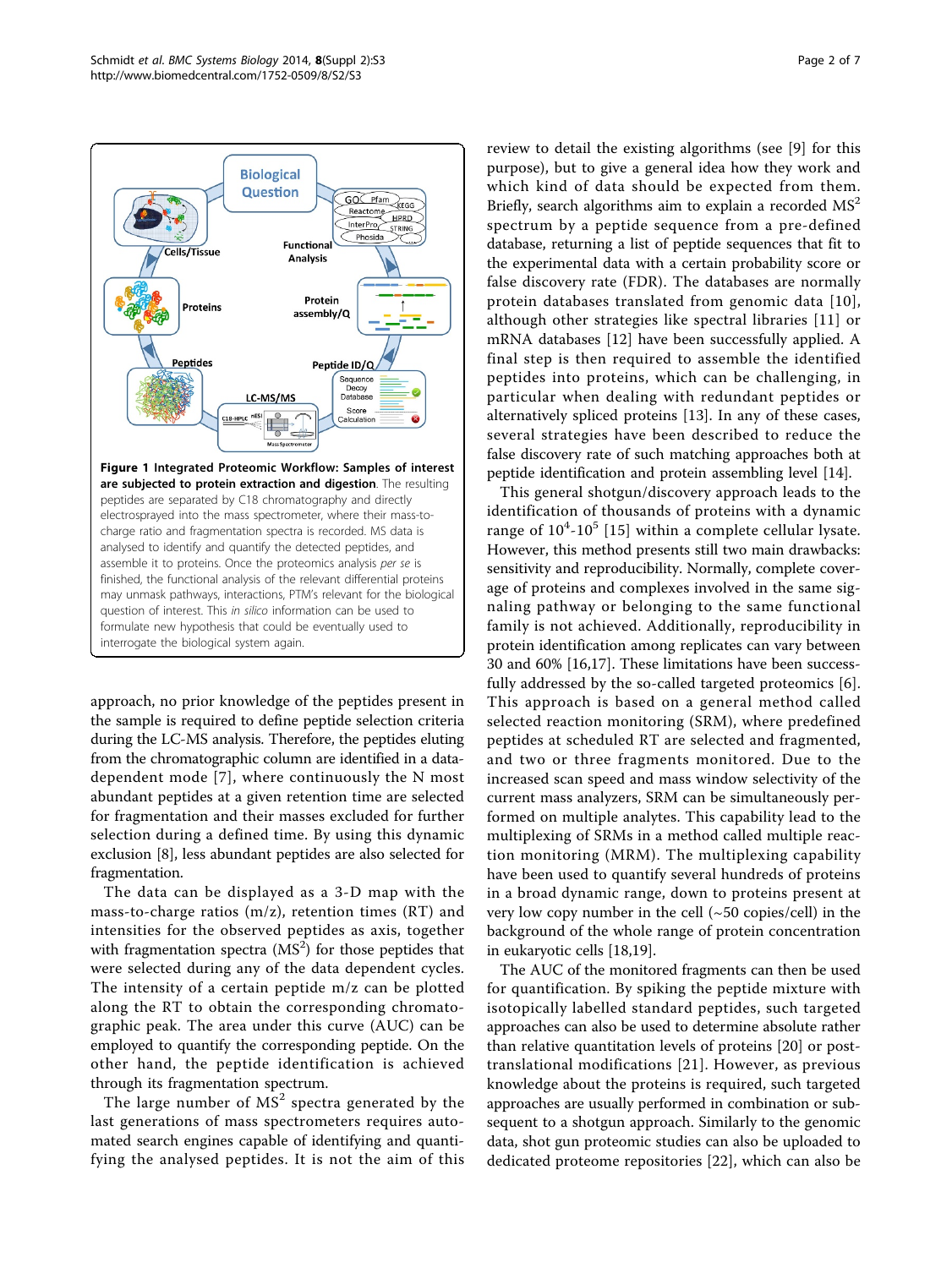used for database searching. The cooperation of the largest repositories PRIDE, Proteome Commons and Peptide Atlas within the Proteome Exchange project [http://](http://www.proteomeexchange.org) [www.proteomeexchange.org](http://www.proteomeexchange.org) allow direct access to most of the stored proteomic datasets and provides a highly valuable source for bioinformatics data mining [[23-25\]](#page-5-0).

# GO Term identification and enrichment analysis

The output of a proteome analysis either in a shotgun approach or a more targeted method is usually a long list of identified factors, that have a probability score and ideally also a quantitative value associated with them. In order to understand and interprete these data and to generate testable hypothesis on the systemic response of the proteome to a challenge, the list has to be further classifiied and filtered. The first step for a functional analysis of a large protein list is to connect the protein name to a unique identifier. While gene names have been standardized, protein names can differ between different databases and even releases of the same database. Although many of the large databases have been curated throughout the recent years, this can pose quite a bioinformatic challenge and can lead to a substantial loss of information. Several web-based algorithms exist to connect protein names to their corresponding gene names, such as PICR or CRONOS [[26](#page-5-0)];[[27](#page-5-0)]. However some functional databases like the Uniprot knowledge base, Ensembl or the outdated IPI number (International Protein Index)[\[28-30\]](#page-5-0) can use protein identifiers as input.

A first step for functional interpretation of the resultant protein list is to connect the protein identifier with its associated Gene Ontology terms ([http://www.geneontol](http://www.geneontology.org)[ogy.org,](http://www.geneontology.org) [[31\]](#page-5-0)). Introduction of the Gene Ontology helped to overcome the redundancy in terminology for biological processes [[32](#page-5-0)]. Thereby, genes are associated to hierarchically clustered, functional terms that describe the "biological process", "molecular function" or "cellular component" which have a unique identification number. A specific GO term can be related to more than one parent terms, as long as the whole structure resembles an acyclic graph. This list of terms is not yet complete and changes with new discoveries, making GO terms redundant or obsolete. Another drawback of the use of GO terms for functional annotations is the fact that most (95%) of the GO terms annotations are done computational, while the minority is manually curated and based on experimental details [\[32](#page-5-0)]. For single proteins the simplest way to perform a GO term annotation is to look up the corresponding terms with the Amigo tool provided on the GO website [\[33\]](#page-5-0). For larger data sets and sytstematic approaches some database search algorithms for proteomic data such as MaxQuant, Proteome Discoverer and X!tandem [[34,35](#page-5-0)] have implemented a GO-term annotation step. As not all protein entries are fully annotaed with the corresponding GO

terms, it is possible to retrieve GO-terms from the closest related protein via BLAST similarity search in the BLAS-T2GO tool [[36](#page-5-0)].

The first step after GO-term annotation is a GO-term enrichment analysis to compare the abundance of specific GO-terms in the dataset with the natural abundance in the organism or a reference dataset, e.g. different cell lines, inhibitor treatment or growth states [[37](#page-5-0)]. To extract functions that are significantly enriched in one sample over a second dataset, a p-value is calculated based which shows overrepresentation of a specific GO term, thereby it is necessary to cluster related GO-terms. This calculation can be done by most of the previously mentioned programs, but there is a plethora of other, mostly web-based software tools available ([[38](#page-5-0)] [http://neurolex.org/wiki/Category:Resource:Gene\\_Onto](http://neurolex.org/wiki/Category:Resource:Gene_Ontology_Tools)[logy\\_Tools](http://neurolex.org/wiki/Category:Resource:Gene_Ontology_Tools)). For instance, the DAVID and Babelomics software resources are often mentioned when it is necessary to analyze large gene list but currently there are more than 60 tools calculating GO term enrichment [[38-40\]](#page-5-0). Most of these tools can be classified into three different types of enrichment algorithms, with singular enrichment analysis (SEA) being the most simple algorithms that test one anotation term at a time for a list of interesting genes [[41](#page-5-0)]. GOStat, BinGO, or EasyGO are based on SEA algorithms. More sophisticated algorithms are gene set enrichment algorithms (GSEA) that take all genes of analysis into account, not only gene with significant change of abundance. Nevertheless, GSEA requires a quantitative measurement to rank the genes and is used in GSEA/P-GSEA and Gene Trail. Finally, modular enrichment analysis (MEA) include relationships between anotation terms which prevents loss of important biological correlations due to lacking relationships and reduces redundancy [[41](#page-5-0)]. Those programs are not only limited to GO term enrichment, but they have also modules to search for protein networks (see below), convert protein identifiers, as well as link to further information and publications that substantiate the observed gene function. Especially the DAVID software resources offer a plethora of other tools for instance for gene and anotation term clustering, mapping of genes to pathways and diseases as well as advanced statistics. A second important choice for the result of GO term enrichment is the reference dataset, which is either predefined by the tool, for instance all genes of the organism, or can be selected manually (all identified proteins) [[42\]](#page-5-0). Weinert et al. have applied the DAVID GO term enrichment algorithm to study conservation of acetylation sites between human and drosophila from the extracted GO-terms of acetylated proteins [[43\]](#page-5-0). In their study, they showed the conservation of protein acetylation in the respiratory chain, translational processes, but also in ubiquitinating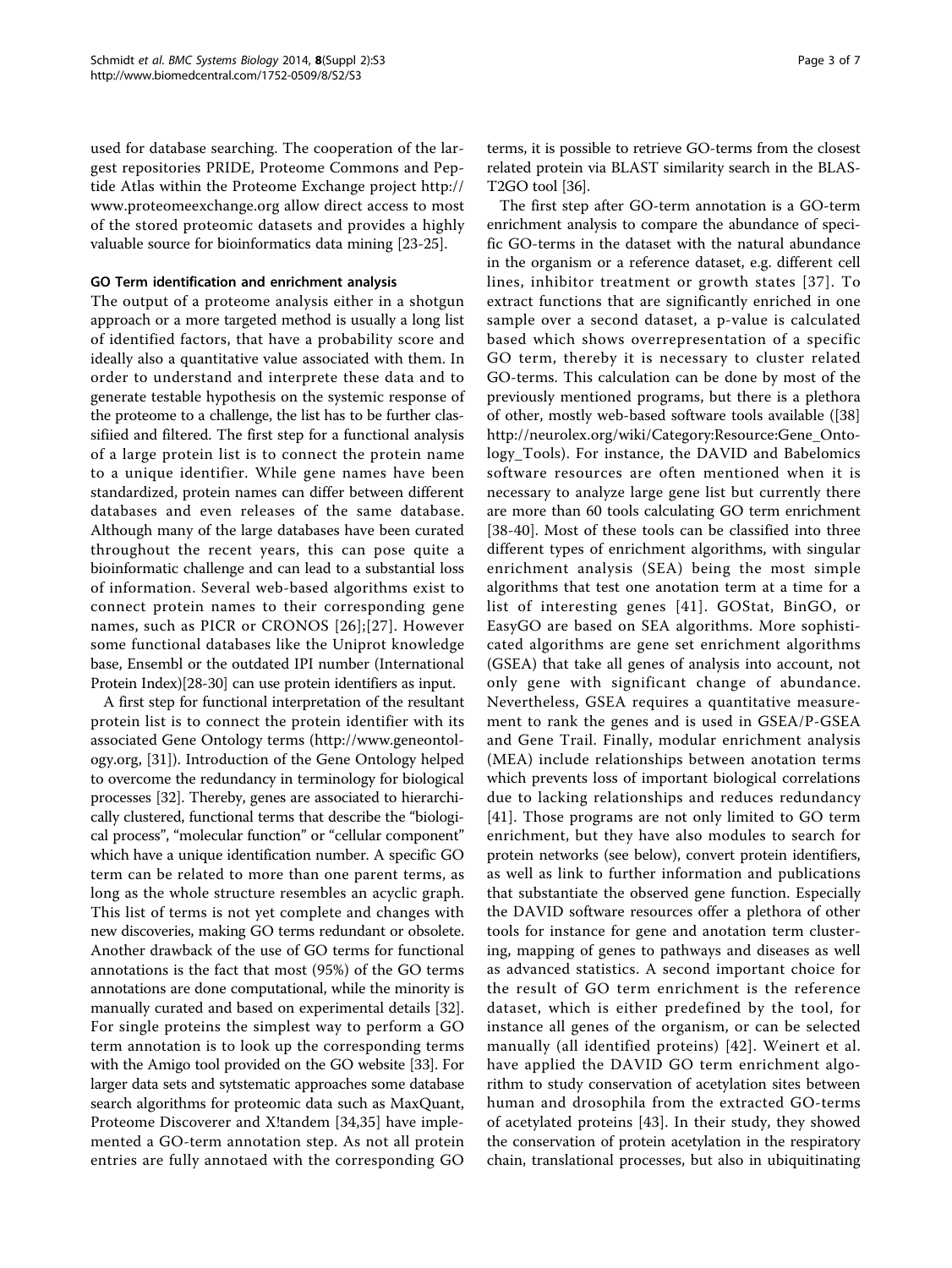enzymes. Bates et al. could show that the Abl-kinase dependent reprogramming of B-cells is to a major part post-transcriptionally regulated, by comparing the abundance of mRNA levels with protein abundance upon imatinib inhibitor treatment [\[44\]](#page-5-0). Despite the usefulness of GO terms for a functional annotation and filtering of large proteomic data sets the assignement is highly dependent on the algorithm used for annotation. Recently, fourteen GO enrichment algorithms have been tested on the same dataset. The obtained results showed a rather high discrepancy for p-values of certain GO terms [\[42\]](#page-5-0).

# Pathway analysis

A pathway describe the series of chemical reactions in the cell that lead to an observable biological effect. Proteins involved in the chemical reaction and those that have regulatory influence are combined in so-called pathway databases. Similarly to the previously described GO term enrichment analysis, protein or gene lists can also be scrutinized for pathway abundances which might be more meaningful because it moves the data interpretation away from the gene-centric view towards the identification of functional biological processes. Furthermore, functionally independent proteins can share some GO term associations, for instance for very general terms such as "binding" or "cytoplasmic". A high number of resources and databases is available to extract pathway constraints from biological data (Figure [1](#page-1-0)). Comprehensive pathway databases such as KEGG, Reactome, Ingenuity Pathway Knowledge Base or BioCarta include a high number of diverse interaction data, which could arise from intracellular reactions such as metabolism or signaling pathways, genetic interactions or drug development studies [\[45-47](#page-5-0)]. Apart from the comprehensive resources, highly specific databases have been developed for signal transduction processes such as PANTHER, GenMAPP or PID [\[48-50](#page-5-0)]. Recently, several databases were created which comprise pathways active in cancer. Such databases like Netpath [[51\]](#page-5-0), should help to identify cancer relevant proteins and genes from a complex dataset. In fact, public databases share a high degree of connectivity, allowing rapid distribution of novel findings. A comprehensive list of more than 300 pathway and interaction data resources can be found on the *pathguide* website<http://pathguide.org>[\[52](#page-5-0)]. Nowadays enrichment analyses are available with almost all pathway database resources, so that a list of significantly altered proteins, with regard to abundance and/or post-translational modifications, is sufficient to extract data on pathway abundance. However, similar to the GO term annotation the identification of pathways affected under certain conditions is highly dependent on the algorithm. Müller and colleagues published a comparison of the Ingenuity Pathway Analysis (IPA) software and String for the analysis of several artificial datasets [[53](#page-5-0)]. The tested datasets consisted of core proteins and associated proteins of 5 different pathways, Wnt, App, and Ins signaling, mitochondrial apoptosis as well as tau phosphorylation, respectively, which were retrieved from literature mining and a set of background proteins from proteomic analysis of HEK293 cells that that were falsely annotated as significantly regulated proteins in several repeats. They reported similar results for both pathway analysis algorithms, but also that neither algorithm could reach a sufficient p-value for reliable pathway enrichment. Additional features in IPA, such as annotation of protein family and localization, might help the experienced researcher to identify falsely annotated protein hits.

### Analysis of protein-protein-interactions

The majority of proteins do not act as independent entities. They form either transient or stable complexes with other proteins that act as scaffolds or regulate the protein activity. A protein can be involved in mulitiple complexes of varying composition and to completely understand a biological system it is necessary to analyze the abundant protein complexes as well as the conditions that lead to their formation or dissociation. Information on protein interactions in complexes is deposited in interaction databases such as MINT, BioGRID, IntAct or HRPD [[54](#page-5-0)-[57](#page-5-0)], associated with the biological process in which they are functionally important. Not all annotated interactions in public databeases are based on experimental observations. Dependent on the database used one can find a rather high percentage of predicted interactions and interactions based on literature mining such as STRING or iRefWeb [[37,58,](#page-5-0)[59](#page-6-0)]. For this purpose, a variety of literature mining tools to screen PubMed abstracts has been developed of which chilibot and sciminer are most favored [\[60,61](#page-6-0)]. These interactions are the result of sophisticated algorithms that are trained on the existing set of protein-protein interactions. Furthermore, most large interaction databases have implemented simple algorithms that allow mapping of interaction proteins on the resource website.

Protein interactions are often displayed as large interaction networks illustrating the high degree of connectivity nand the presence of promiscous hub proteins. A widely used resource for interaction data is STRING, which is not only a database itself, but connects to several other data resources to and is therefore also capable of literature mining [[59](#page-6-0),[62\]](#page-6-0). Further, STRING is also capable of drawing simple protein networks based on the provided gene list and the available interactions in its databases. Cytoscape has evolved as a powerful graphical tool to draw interaction networks of high complexity and for incorporation and comparison of datasets from different experimental procedures. Cytoscape has only limited information stored, but interconnects excessively to other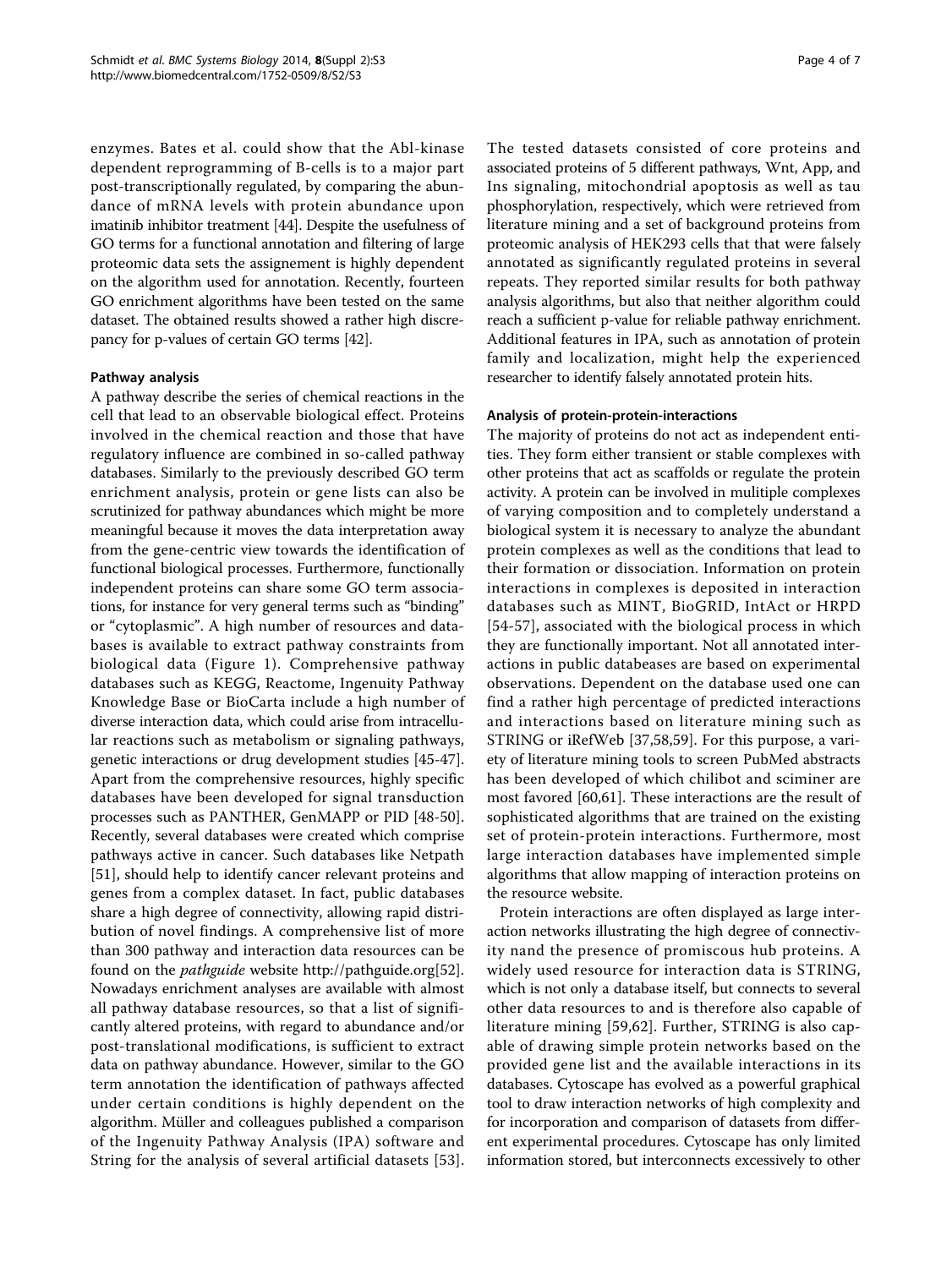<span id="page-4-0"></span>databases to obtain information. Recently, EnrichNet was launched, a web-based platform integrating pathway and interaction analysis in 6 different databases (KeGG, Bio-Carta, Gene Ontology, Reactome, Wiki and NCI pathways) with functional associations and connecting these data with molecular function (Interpro) and protein complex information (Corum) [[63](#page-6-0)]. This tool creates pathway lists and highly interactive function maps, which can also be downloaded and visualized in cytoscape. A study of the targets of cullin-ring dependent ubiquitination revealed that a large fraction of the observed proteins become modified upon activity of the SCF complex [[64](#page-6-0)]. Analysis of the obtained list of SCF regulated proteins by cytoscape revealed a high degree of interconnectivity.

### Protein domain and motif analysis

When working in not yet or just recently-sequenced organisms, data bases might not contain the complete set of protein descriptions. Similarly, proteins of unknown function might also be identified from highly curated databases of well studied organisms. Those proteins often lack the previously described information on interactions and pathway affiliations so that they would not be found in such studies. To learn more about the function of those proteins and how they interact with members of certain pathways, it is helpful to analyze their amino acid sequence for specific folds of protein domains or for motifs for post-translational modifications. The simplest analysis represents a BLAST search against the database of known protein sequences to find if proteins with similar amino acid sequences have been described in other organisms [[65\]](#page-6-0). Further, the amino acid sequence can be analyzed by programs such as Pfam, Interpro, SMART or also DAVID, to learn if the identified protein shares a specific protein fold with other proteins [[39](#page-5-0)[,66](#page-6-0)-[68](#page-6-0)]. These algorithms apply hidden Markov models (HMMs) to classify proteins on basis of their amino acid sequence and predict the occurrence of a specific protein domain. Knowing about the abundance of a specific fold, could help to implement unknown proteins into biological networks. Secondly, algorithms such as MotifX or PhosphoMotif Finder analyze the sequence environment of posttranslational modification sites [[69,70\]](#page-6-0), thereby reporting enrichment of certain amino acid motifs which can help to identify the modifying enzyme.

# Conclusions

The development of methods to systematically study all proteins in a cell and their subsequent functional annotation opens up new pathways of research. In the future it is very likely that such studies will uncover new principles of how biological systems operate hopefully leading to an improved treatment of human pathologies.

Over the last ten years the analytical harware has reached a level of sophistication of a more mature scientifc field. However, the bioinformatic interpretation and the processing of the data are still in its infancy. Besides reliable and robust algorithms, international standards for data processing and deposition as well as their interpretation have to be developed and agreed upon in order to unleash the full potential of proteomic research.

#### Competing interests

The authors declare that they have no competing interests.

#### Authors' contributions

AS, IF and AI wrote subsections of the paper and were involved in assembling the manuscript

#### Declarations

The publication costs for this article were partly funded by a grant from the European Union (STATEGRA, 257082) and partly supported by COST-BMBS, Action BM1006 "next Generation Sequencing Data Analysis Network", SeqAhead.

This article has been published as part of BMC Systems Biology Volume 8 Supplement 2, 2014: Selected articles from the High-Throughput Omics and Data Integration Workshop. The full contents of the supplement are available online at [http://www.biomedcentral.com/bmcsystbiol/supplements/](http://www.biomedcentral.com/bmcsystbiol/supplements/8/S2) [8/S2.](http://www.biomedcentral.com/bmcsystbiol/supplements/8/S2)

#### Published: 13 March 2014

#### References

- Wiśniewski JR, Mann M: [Consecutive Proteolytic Digestion in an Enzyme](http://www.ncbi.nlm.nih.gov/pubmed/22324799?dopt=Abstract) [Reactor Increases Depth of Proteomic and Phosphoproteomic Analysis.](http://www.ncbi.nlm.nih.gov/pubmed/22324799?dopt=Abstract) Anal Chem 2012, 84(6):2631-2637.
- 2. Lee YH, Tan HT, Chung MCM: [Subcellular fractionation methods and](http://www.ncbi.nlm.nih.gov/pubmed/21080488?dopt=Abstract) [strategies for proteomics.](http://www.ncbi.nlm.nih.gov/pubmed/21080488?dopt=Abstract) Proteomics 2010, 10(22):3935-3956.
- 3. Altelaar AFM, Heck AJR: [Trends in ultrasensitive proteomics.](http://www.ncbi.nlm.nih.gov/pubmed/22226769?dopt=Abstract) Current Opinion in Chemical Biology 2012, 16(1-2):206-213.
- 4. Johnson H, Eyers C: [Analysis of Post-translational Modifications by LC-](http://www.ncbi.nlm.nih.gov/pubmed/20839099?dopt=Abstract)[MS/MS.](http://www.ncbi.nlm.nih.gov/pubmed/20839099?dopt=Abstract) In LC-MS/MS in Proteomics. Volume 658. Humana Press;Cutillas PR, Timms JF 2010:93-108.
- 5. Hein MY, Sharma K, Cox J, Mann M: Chapter 1 Proteomic Analysis of Cellular Systems. Handbook of Systems Biology San Diego: Academic Press; 2013, 3-25.
- 6. Picotti P, Aebersold R: [Selected reaction monitoring-based proteomics:](http://www.ncbi.nlm.nih.gov/pubmed/22669653?dopt=Abstract) [workflows, potential, pitfalls and future directions.](http://www.ncbi.nlm.nih.gov/pubmed/22669653?dopt=Abstract) Nat Meth 2012, 9(6):555-566.
- 7. Kalli A, Smith GT, Sweredoski MJ, Hess S: [Evaluation and Optimization of](http://www.ncbi.nlm.nih.gov/pubmed/23642296?dopt=Abstract) [Mass Spectrometric Settings during Data-Dependent Acquisition Mode:](http://www.ncbi.nlm.nih.gov/pubmed/23642296?dopt=Abstract) [Focus on LTQ-Orbitrap Mass Analyzers.](http://www.ncbi.nlm.nih.gov/pubmed/23642296?dopt=Abstract) J Proteome Res 2013.
- 8. Graumann J, Scheltema RA, Zhang Y, Cox J, Mann M: [A Framework for](http://www.ncbi.nlm.nih.gov/pubmed/22171319?dopt=Abstract) [Intelligent Data Acquisition and Real-Time Database Searching for](http://www.ncbi.nlm.nih.gov/pubmed/22171319?dopt=Abstract) [Shotgun Proteomics.](http://www.ncbi.nlm.nih.gov/pubmed/22171319?dopt=Abstract) Molecular & Cellular Proteomics 2012, 11(3).
- 9. Hoopmann MR, Moritz RL: [Current algorithmic solutions for peptide](http://www.ncbi.nlm.nih.gov/pubmed/23142544?dopt=Abstract)[based proteomics data generation and identification.](http://www.ncbi.nlm.nih.gov/pubmed/23142544?dopt=Abstract) Current Opinion in Biotechnology 2013, 24(1):31-38.
- 10. Kumar C, Mann M: [Bioinformatics analysis of mass spectrometry-based](http://www.ncbi.nlm.nih.gov/pubmed/19306877?dopt=Abstract) [proteomics data sets.](http://www.ncbi.nlm.nih.gov/pubmed/19306877?dopt=Abstract) FEBS Letters 2009, 583(11):1703-1712.
- 11. Lam H: [Building and Searching Tandem Mass Spectral Libraries for](http://www.ncbi.nlm.nih.gov/pubmed/21900153?dopt=Abstract) [Peptide Identification.](http://www.ncbi.nlm.nih.gov/pubmed/21900153?dopt=Abstract) Molecular & Cellular Proteomics 2011, 10(12).
- 12. Chalkley RJ, Bandeira N, Chambers MCC, JS, Deutsch EW, Kapp EAM, Lam HNH, Neubert TA, Sun RX, Vitek O, Weintraub ST: iPRG 2013: Using RNA-Seq data for Peptide and Protein Identification. ABRF Poster 2013 2013.
- 13. Nesvizhskii AI, Aebersold R: [Interpretation of Shotgun Proteomic Data:](http://www.ncbi.nlm.nih.gov/pubmed/16009968?dopt=Abstract) [The Protein Inference Problem.](http://www.ncbi.nlm.nih.gov/pubmed/16009968?dopt=Abstract) Molecular & Cellular Proteomics 2005, 4(10):1419-1440.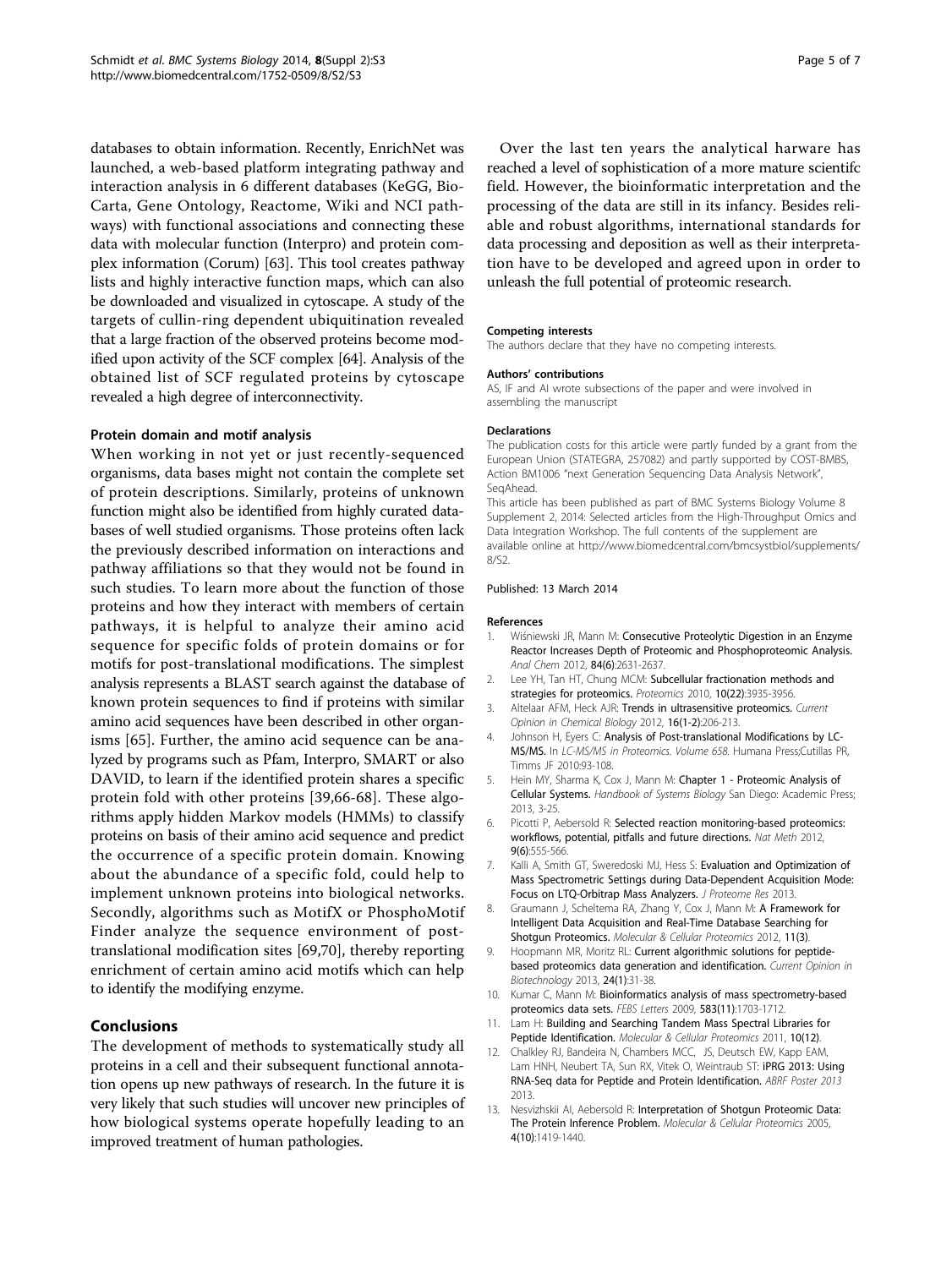- <span id="page-5-0"></span>14. Nesvizhskij AI: [A survey of computational methods and error rate](http://www.ncbi.nlm.nih.gov/pubmed/20816881?dopt=Abstract) [estimation procedures for peptide and protein identification in shotgun](http://www.ncbi.nlm.nih.gov/pubmed/20816881?dopt=Abstract) [proteomics.](http://www.ncbi.nlm.nih.gov/pubmed/20816881?dopt=Abstract) J Proteomics 2010, 73(11):2092-2123.
- 15. Nagaraj N, Alexander Kulak N, Cox J, Neuhauser N, Mayr K, Hoerning O, Vorm O, Mann M: [System-wide Perturbation Analysis with Nearly](http://www.ncbi.nlm.nih.gov/pubmed/22021278?dopt=Abstract) [Complete Coverage of the Yeast Proteome by Single-shot Ultra HPLC](http://www.ncbi.nlm.nih.gov/pubmed/22021278?dopt=Abstract) [Runs on a Bench Top Orbitrap.](http://www.ncbi.nlm.nih.gov/pubmed/22021278?dopt=Abstract) Molecular & Cellular Proteomics 2012, 11(3).
- 16. Liu H, Sadygov RG, Yates JR: [A Model for Random Sampling and](http://www.ncbi.nlm.nih.gov/pubmed/15253663?dopt=Abstract) [Estimation of Relative Protein Abundance in Shotgun Proteomics.](http://www.ncbi.nlm.nih.gov/pubmed/15253663?dopt=Abstract) Anal Chem 2004, 76(14):4193-4201.
- 17. Tabb DL, Vega-Montoto L, Rudnick PA, Variyath AM, Ham AJL, Bunk DM, Kilpatrick LE, Billheimer DD, Blackman RK, Cardasis HL, et al: [Repeatability and](http://www.ncbi.nlm.nih.gov/pubmed/19921851?dopt=Abstract) [Reproducibility in Proteomic Identifications by Liquid Chromatography-](http://www.ncbi.nlm.nih.gov/pubmed/19921851?dopt=Abstract)[Tandem Mass Spectrometry.](http://www.ncbi.nlm.nih.gov/pubmed/19921851?dopt=Abstract) J Proteome Res 2009, 9(2):761-776.
- 18. Picotti P, Bodenmiller B, Mueller LN, Domon B, Aebersold R: [Full Dynamic](http://www.ncbi.nlm.nih.gov/pubmed/19664813?dopt=Abstract) [Range Proteome Analysis of S. cerevisiae by Targeted Proteomics.](http://www.ncbi.nlm.nih.gov/pubmed/19664813?dopt=Abstract) Cell 2009, 138(4):795-806.
- 19. Picotti P, Clement-Ziza M, Lam H, Campbell DS, Schmidt A, Deutsch EW, Rost H, Sun Z, Rinner O, Reiter L, et al: [A complete mass-spectrometric](http://www.ncbi.nlm.nih.gov/pubmed/23334424?dopt=Abstract) [map of the yeast proteome applied to quantitative trait analysis.](http://www.ncbi.nlm.nih.gov/pubmed/23334424?dopt=Abstract) Nature 2013, 494(7436):266-270.
- 20. Klein A, Israel L, Lackey SW, Nargang FE, Imhof A, Baumeister W, Neupert W, Thomas DR: [Characterization of the insertase for beta-barrel proteins of](http://www.ncbi.nlm.nih.gov/pubmed/23128244?dopt=Abstract) [the outer mitochondrial membrane.](http://www.ncbi.nlm.nih.gov/pubmed/23128244?dopt=Abstract) J Cell Biol 2012, 199(4):599-611.
- 21. Kettenbach AN, Rush J, Gerber SA: [Absolute quantification of protein and](http://www.ncbi.nlm.nih.gov/pubmed/21293459?dopt=Abstract) [post-translational modification abundance with stable isotope-labeled](http://www.ncbi.nlm.nih.gov/pubmed/21293459?dopt=Abstract) [synthetic peptides.](http://www.ncbi.nlm.nih.gov/pubmed/21293459?dopt=Abstract) Nat Protoc 2011, 6(2):175-186.
- 22. Riffle M, Eng J: [Proteomics data repositories.](http://www.ncbi.nlm.nih.gov/pubmed/19795424?dopt=Abstract) Proteomics 2009, 9(20):4653-4663.
- 23. Desiere F, Deutsch EW, Nesvizhskii AI, Mallik P, King NL, Eng JK, Aderem A, Boyle R, Brunner E, Donohoe S, et al: [Integration with the human genome](http://www.ncbi.nlm.nih.gov/pubmed/15642101?dopt=Abstract) [of peptide sequences obtained by high-throughput mass spectrometry.](http://www.ncbi.nlm.nih.gov/pubmed/15642101?dopt=Abstract) Genome Biology 2004, 6.
- 24. Falkner JA, Ulintz PJ, Andrews PC: A Code and Data Archival and dissemination Tool for the Proteomics Community. American Biotechnology Laboratory 2006.
- 25. Vizcaíno AJ, Côté RG, Csordas A, Dianes JA, Fabregat A, Foster JM, Griss J, Alpi E, Birim M, Contell J, et al: [The Proteomics Identifications \(PRIDE\)](http://www.ncbi.nlm.nih.gov/pubmed/23203882?dopt=Abstract) [database and associated tools: status in 2013.](http://www.ncbi.nlm.nih.gov/pubmed/23203882?dopt=Abstract) Nucleic Acids Res 2012, 41(D1):D1063-D1069.
- 26. Wein SP, Côté RG, Dumousseau M, Reisinger F, Hermjakob H, Vizcaíno AJ: [Improvements in the protein identifier cross-reference service.](http://www.ncbi.nlm.nih.gov/pubmed/22544604?dopt=Abstract) Nucleic Acids Res 2012, 40:W276-W280.
- 27. Waegele B, Dunger-Kaltenbach I, Fobo G, Montrone C, Mewes HW, Ruepp A: [CRONOS: the cross-reference navigation server.](http://www.ncbi.nlm.nih.gov/pubmed/19010804?dopt=Abstract) Bioinformatics 2009, 25(1):141-143.
- 28. Kersey PJ, Duarte J, Williams A, Karavidopoulou Y, Birney E, Apweiler R: [The](http://www.ncbi.nlm.nih.gov/pubmed/15221759?dopt=Abstract) [International Protein Index: An intergrated database for proteomics](http://www.ncbi.nlm.nih.gov/pubmed/15221759?dopt=Abstract) [experiments.](http://www.ncbi.nlm.nih.gov/pubmed/15221759?dopt=Abstract) Proteomics 2004, 4(7):1985-1988.
- 29. Consortium TU: [Reorganizing the protein space at the Universal Protein](http://www.ncbi.nlm.nih.gov/pubmed/22102590?dopt=Abstract) [Resource \(Uniprot\).](http://www.ncbi.nlm.nih.gov/pubmed/22102590?dopt=Abstract) Nucleic Acids Res 2011, 40(D1):D71-D75.
- 30. Flicek P, Amode MR, Barrell D, Beal K, Brent S, Carvalho-Silva D, Clapham P, Coates G, Fairley S, Fitzgerald S, et al: [Ensemble 2012.](http://www.ncbi.nlm.nih.gov/pubmed/22086963?dopt=Abstract) Nucleic Acids Res 2012, 40(D1):D84-D90.
- 31. Ashburner M, Ball CA, Blake JA, Botstein D, Butler H, Cherry JM, Davis AP, Dolinski K, Dwight SS, Eppig JT, et al: [Gene ontology: tool for the](http://www.ncbi.nlm.nih.gov/pubmed/10802651?dopt=Abstract) [unification of biology. The Gene Ontology Consortium.](http://www.ncbi.nlm.nih.gov/pubmed/10802651?dopt=Abstract) Nature genetics 2000, 25(1):25-29.
- 32. Yon Rhee S, Wood V, Dolinski K, Draghici S: [Use and misuse of the gene](http://www.ncbi.nlm.nih.gov/pubmed/18475267?dopt=Abstract) [ontology annotations.](http://www.ncbi.nlm.nih.gov/pubmed/18475267?dopt=Abstract) Nat Rev Genet 2008, 9(7):509-515.
- 33. Huang D, Sherman B, Lempicki R: [Systematic and integrative analysis of](http://www.ncbi.nlm.nih.gov/pubmed/19131956?dopt=Abstract) [large gene lists using DAVID bioinformatics resources.](http://www.ncbi.nlm.nih.gov/pubmed/19131956?dopt=Abstract) Nat Protocols 2008, 4(1):44-57.
- 34. Cox J, Mann M: MaxQuant enables high peptide identification rates, individualized p.p.b.-range mass accuracies and proteome-wide protein quantification. Nat Biotech 2008, 26(12):1367-1372.
- 35. Craig R, Beavis RC: [TANDEM: matching proteins with tandem mass](http://www.ncbi.nlm.nih.gov/pubmed/14976030?dopt=Abstract) [spectra.](http://www.ncbi.nlm.nih.gov/pubmed/14976030?dopt=Abstract) Bioinformatics 2004, 20(9):1466-1467.
- 36. Conesa A, Götz S, García-Gómez JM, Terol J, Talón M, Robles M: [Blast2GO: a](http://www.ncbi.nlm.nih.gov/pubmed/16081474?dopt=Abstract) [universal tool for annotation, visualization and analysis in functional](http://www.ncbi.nlm.nih.gov/pubmed/16081474?dopt=Abstract) [genomics research.](http://www.ncbi.nlm.nih.gov/pubmed/16081474?dopt=Abstract) Bioinformatics (Oxford, England) 2005, 21(18):3674-3676.
- 37. Malik R, Dulla K, Nigg E, Körner R: [From proteome lists to biological](http://www.ncbi.nlm.nih.gov/pubmed/20077408?dopt=Abstract) [impact - tools and strategies for the analysis of large MS data sets.](http://www.ncbi.nlm.nih.gov/pubmed/20077408?dopt=Abstract) Proteomics 2010, 10:1270-1283.
- 38. Huang D, Sherman B, Lempicki R: [Bioinformatics enrichment tools: paths](http://www.ncbi.nlm.nih.gov/pubmed/19033363?dopt=Abstract) [toward the comprehensive functional analysis of large gene lists.](http://www.ncbi.nlm.nih.gov/pubmed/19033363?dopt=Abstract) Nucleic Acids Res 2009, 37(1):1-13.
- 39. Jiao X, Sherman B, Huang D, Stephens R, Baseler M, Lane C, Lempicki R: [DAVID-WS: A Stateful Web Service to Facilitate Gene/Protein List](http://www.ncbi.nlm.nih.gov/pubmed/22543366?dopt=Abstract) [Analysis.](http://www.ncbi.nlm.nih.gov/pubmed/22543366?dopt=Abstract) Bioinformatics 2012, doi:10.1093/bioinfomratics/bts251.
- 40. Medina I, Carbonell J, Pulido L, Madeira SC, Goetz S, Conesa A, Tárraga J, Pascual-Montano A, Nogales-Cadenas R, Santoyo J, et al: [Babelomics: an](http://www.ncbi.nlm.nih.gov/pubmed/20478823?dopt=Abstract) [integrative platform for the analysis of transcriptomics, proteomics, and](http://www.ncbi.nlm.nih.gov/pubmed/20478823?dopt=Abstract) genomic [data with advance functional profiling.](http://www.ncbi.nlm.nih.gov/pubmed/20478823?dopt=Abstract) Nucleic Acids Res 2010, 38(suppl 2):W210-W213.
- 41. Tipney H, Hunter L: [An introduction to effective use of enrichment](http://www.ncbi.nlm.nih.gov/pubmed/20368141?dopt=Abstract) [analysis software.](http://www.ncbi.nlm.nih.gov/pubmed/20368141?dopt=Abstract) Human Genomics 2010, 4(3):202-206.
- 42. Khatri P, Draghici S: [Ontological analysis of gene expression data: current](http://www.ncbi.nlm.nih.gov/pubmed/15994189?dopt=Abstract) [tools, limitations, and open problems.](http://www.ncbi.nlm.nih.gov/pubmed/15994189?dopt=Abstract) Bioinformatics 2005, 21(18):3587-3595.
- 43. Weinert B, Wagner S, Horn H, Henriksen P, Liu W, Olsen J, Jensen L, Choudhary C: [Proteome-Wide Mapping of the Drosophila Acetylome](http://www.ncbi.nlm.nih.gov/pubmed/21791702?dopt=Abstract) [Demonstrates a High Degree of Conservation of Lysine Acetylation.](http://www.ncbi.nlm.nih.gov/pubmed/21791702?dopt=Abstract) Sci Signal 2011, 4(183):ra48.
- 44. Bates J, Salzman J, May D, Garcia P, Hogan G, McIntosh M, Schlissel M, Brown P: [Extensive gene-specific translational reprogramming in a](http://www.ncbi.nlm.nih.gov/pubmed/22693568?dopt=Abstract) [model of B cell differentiation and Abl-dependent transformation.](http://www.ncbi.nlm.nih.gov/pubmed/22693568?dopt=Abstract) PloS one 2012, 7(5).
- 45. Croft D, O'Kelly G, Wu G, Haw R, Gillespie M, Matthews L, Caudy M, Garapati P, Gopinath G, Jassal B, et al: [Reactome: a database of reactions, pathways and](http://www.ncbi.nlm.nih.gov/pubmed/21067998?dopt=Abstract) [biological processes.](http://www.ncbi.nlm.nih.gov/pubmed/21067998?dopt=Abstract) Nucleic Acids Res 2011, 39(Database):D691-D697.
- 46. Kanehisa M, Goto S: [Kyoto enceclopedia of Genes and Genomes.](http://www.ncbi.nlm.nih.gov/pubmed/10592173?dopt=Abstract) Nucleic Acids Res 2000, 28(1):27-30.
- 47. Kanehisa M, Goto S, Sato Y, Furumichi M, Tanabe M: [KEGG for integration](http://www.ncbi.nlm.nih.gov/pubmed/22080510?dopt=Abstract) [and interpretation of large-scale molecular datasets.](http://www.ncbi.nlm.nih.gov/pubmed/22080510?dopt=Abstract) Nucleic Acids Res 2012, 40(D1):D109-D114.
- 48. Mi H, Guo N, Kejariwal A, Thomas PD: [PANTHER version 6: protein](http://www.ncbi.nlm.nih.gov/pubmed/17130144?dopt=Abstract) [sequence and function evolution data with expanded representation of](http://www.ncbi.nlm.nih.gov/pubmed/17130144?dopt=Abstract) [biological pathways.](http://www.ncbi.nlm.nih.gov/pubmed/17130144?dopt=Abstract) Nucleic Acids Res 2007, 35:D247-D252.
- Salomonis N, Hanspers K, Zambon AC, Vranizan K, Lawlor SC, Dahlquist KD, Doninger SW, Stuart J, Conklin BR, Pico AR: [GenMAPP 2: new features and](http://www.ncbi.nlm.nih.gov/pubmed/17588266?dopt=Abstract) [resources for pathway analysis.](http://www.ncbi.nlm.nih.gov/pubmed/17588266?dopt=Abstract) BMC bioinformatics 2007, 8.
- 50. Schaefer CF, Anthony K, Krupa S, Buchhoff J, Day M, Hannay T, Buetow KH: [PID: the Pathway Interaction Database.](http://www.ncbi.nlm.nih.gov/pubmed/18832364?dopt=Abstract) Nucleic Acids Res 2009, 37(DI): D674-D679.
- 51. Kandasamy K, Mohan S, Raju R, Keerthikumar S, Kumar G, Venugopal A, Telikicherla D, Navarro D, Mathivanan S, Pecquet C, et al: [NetPath: a public](http://www.ncbi.nlm.nih.gov/pubmed/20067622?dopt=Abstract) [resource of curated signal transduction pathways.](http://www.ncbi.nlm.nih.gov/pubmed/20067622?dopt=Abstract) Genome Biology 2010, 11(1):R3.
- 52. Bader G, Cary M, Sander C: [Pathguide: a pathway resource list.](http://www.ncbi.nlm.nih.gov/pubmed/16381921?dopt=Abstract) Nucleic Acids Res 2006, 34(Database):D504-D506.
- 53. Müller T, Schrötter A, Loosse C, Helling S, Stephan C, Ahrens M, Uzkoreit J, Eisenacher M, Meyer HE, Marcus K: Sense [and Nonsense of Pathway](http://www.ncbi.nlm.nih.gov/pubmed/21978018?dopt=Abstract) [Analysis Software in Proteomics.](http://www.ncbi.nlm.nih.gov/pubmed/21978018?dopt=Abstract) J Proteome Res 2001, 10(12):5398-5408.
- 54. Chatraryamontri A, Ceol A, Montecchi Palazzi L, Nardelli G, Schneider MV, Castagnoli L, Cesareni G: [MINT: the Molecular INTeraction database.](http://www.ncbi.nlm.nih.gov/pubmed/17135203?dopt=Abstract) Nucleic Acids Res 2007, 35(Database):D572-D574.
- 55. Kerrien S, Aranda B, Breuza L, Bridge A, Broackes-Carter F, Chen C, Duesbury M, Dumousseau M, Feuermann M, Hinz U, et al: [The IntAct](http://www.ncbi.nlm.nih.gov/pubmed/22121220?dopt=Abstract) [molecular interaction database in 2012.](http://www.ncbi.nlm.nih.gov/pubmed/22121220?dopt=Abstract) Nucleic Acids Res 2012, 40(D1): D841-D846.
- 56. Keshava Prasad TS, Goel R, Kandasamy K, Keerthikumar S, Kumar S, Mathivanan S, Telikicherla D, Raju R, Shafreen B, Venugopal A, et al: [Human](http://www.ncbi.nlm.nih.gov/pubmed/18988627?dopt=Abstract) [Protein Reference Database](http://www.ncbi.nlm.nih.gov/pubmed/18988627?dopt=Abstract)–2009 update. Nucleic Acids Res 2009, 37(Database):D767-D772.
- 57. Stark C, Breitkreutz BJ, Reguly T, Boucher L, Breitkreutz A, Tyers M: [BioGRID:](http://www.ncbi.nlm.nih.gov/pubmed/16381927?dopt=Abstract) [a general repository for interaction datasets.](http://www.ncbi.nlm.nih.gov/pubmed/16381927?dopt=Abstract) Nucleic Acids Res 2006, 34(suppl 1):D535-D539.
- 58. Turner B, Razick S, Turinsky A, Vlasblom J, Crowdy E, Cho E, Morrison K, Donaldson I, Wodak S: [iRefWeb: interactive analysis of consolidated](http://www.ncbi.nlm.nih.gov/pubmed/20940177?dopt=Abstract) [protein interaction data and their supporting evidence.](http://www.ncbi.nlm.nih.gov/pubmed/20940177?dopt=Abstract) Database: the journal of biological databases and curation 2010, 2010.